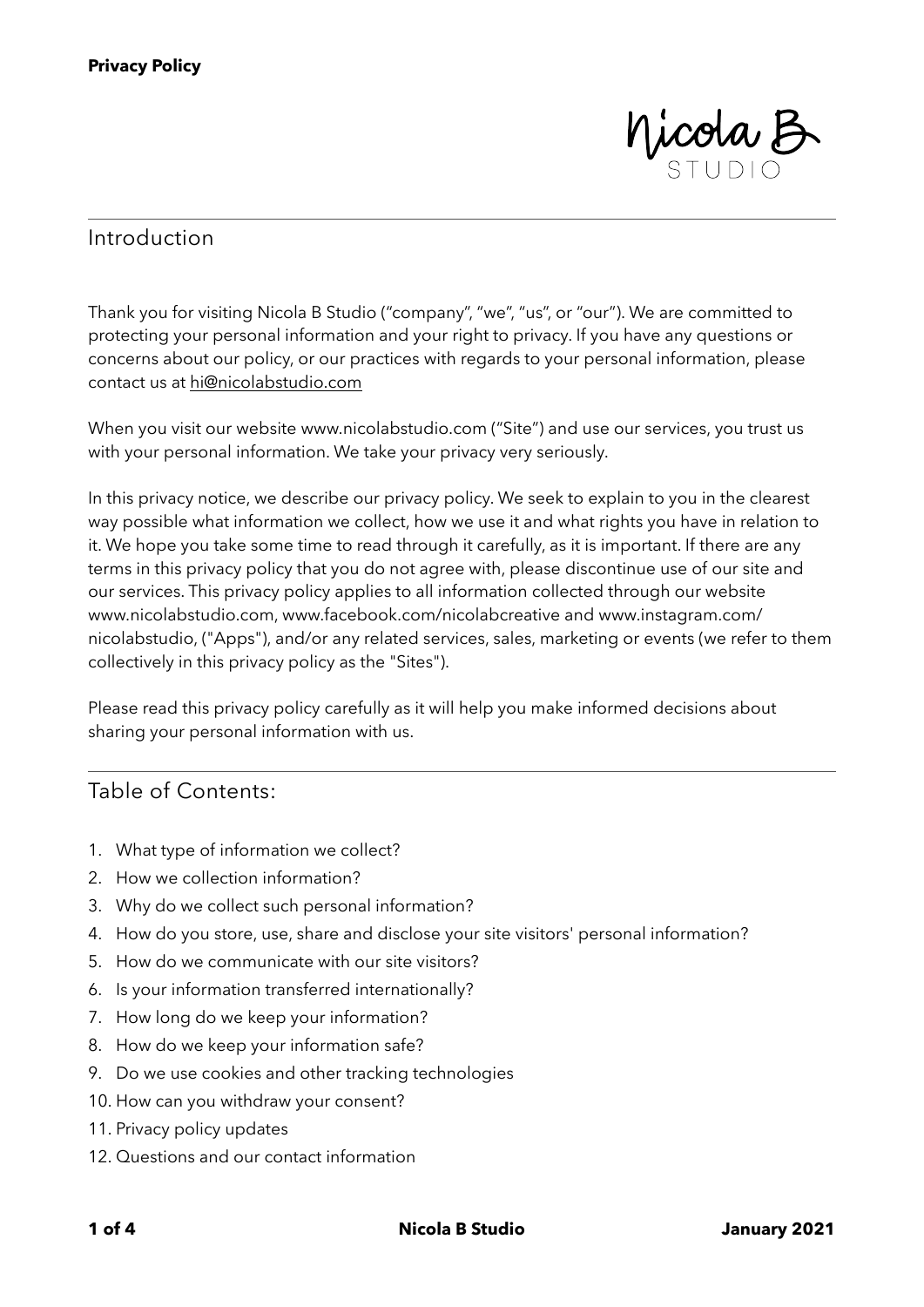# 1. What type of information do we collect?

We receive, collect and store any information you enter on our website or provide us in any other way. In addition, we collect the Internet protocol (IP) address used to connect your computer to the Internet; login; e-mail address; password; computer and connection information and purchase history. We may use software tools to measure and collect session information, including page response times, length of visits to certain pages, page interaction information, and methods used to browse away from the page. We also collect personally identifiable information (including name, email, password, communications); payment details (including credit card information), comments, feedback, product reviews, recommendations, and personal profile.

# 2. How do we collect information?

When you conduct a transaction on our website, as part of the process, we collect personal information you give us such as your name, address and email address. Your personal information will be used for the specific reasons stated above only.

# 3. Why do we collect such personal information?

We collect such Non-personal and Personal Information for the following purposes:

- *1.* To provide and operate the Services;
- *2.* To provide our Users with ongoing customer assistance and technical support;
- *3.* To be able to contact our Visitors and Users with general or personalized service-related notices and promotional messages;
- *4.* To create aggregated statistical data and other aggregated and/or inferred Non-personal Information, which we or our business partners may use to provide and improve our respective services;
- *5.* To comply with any applicable laws and regulations.

# 4. How do you store, use, share and disclose your site visitors' personal information?

Our company is hosted on the Wix.com platform. Wix.com provides us with the online platform that allows us to sell our products and services to you. Your data may be stored through Wix.com's data storage, databases and the general Wix.com applications. They store your data on secure servers behind a firewall.

All direct payment gateways offered by Wix.com and used by our company adhere to the standards set by PCI-DSS as managed by the PCI Security Standards Council, which is a joint effort of brands like Visa, MasterCard, American Express and Discover. PCI-DSS requirements help ensure the secure handling of credit card information by our store and its service providers.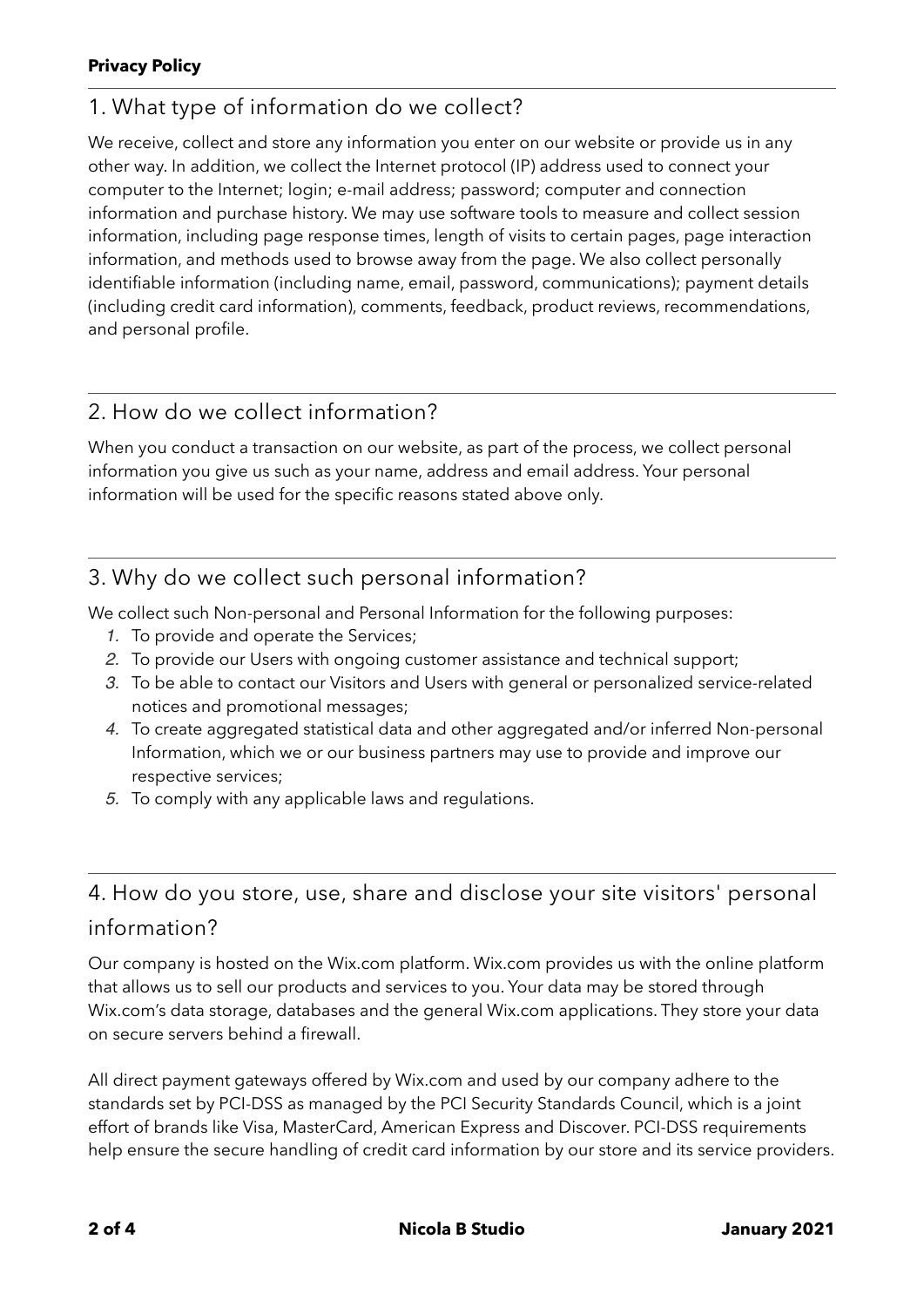#### **Privacy Policy**

# 5. How do we communicate with our site visitors?

We may contact you to notify you regarding your account, to troubleshoot problems with your account, to resolve a dispute, to collect fees or monies owed, to poll your opinions through surveys or questionnaires, to send updates about our company, or as otherwise necessary to contact you to enforce our User Agreement, applicable national laws, and any agreement we may have with you. For these purposes we may contact you via email, telephone, text messages, and postal mail.

# 6. Is your information transferred internationally?

We are located in the United Kingdom. If you are accessing our Sites from outside the UK, please be aware that your information may be transferred to, stored, and processed by us in our facilities and by those third parties with whom we may share your personal information (see "Disclosure of Your Information" above) in other countries.

NOTE: Wix.com Ltd. is based in Israel, which is considered by the European Commission to be offering an adequate level of protection for the Personal Information of EU Member State residents. However, Users and Users-of-Users' Personal Information may be stored in data centers located in the United States of America, Ireland, South Korea, Taiwan and Israel. We may use other jurisdictions as necessary for the proper delivery of our Services and/or as may be required by law.

# 7. How long do we keep your information?

We will only keep your personal information for as long as it is necessary for the purposes set out in this privacy policy, unless a longer retention period is required or permitted by law (such as tax, accounting or other legal requirements). No purpose in this policy will require us keeping your personal information for longer than legally necessary.

When we have no ongoing legitimate business need to process your personal information, we will either delete or anonymize it, or, if this is not possible (for example, because your personal information has been stored in backup archives), then we will securely store your personal information and isolate it from any further processing until deletion is possible.

# 8. How do we keep your information safe?

We have implemented appropriate technical and organizational security measures designed to protect the security of any personal information we process. All personal client data is stored securely and is password-protected, both online (via Wix.com) and on digital devices (eg laptop/phone/USB).

However, please also remember that we cannot guarantee that the internet itself is 100% secure. Although we will do our best to protect your personal information, transmission of personal information to and from our Sites is at your own risk.